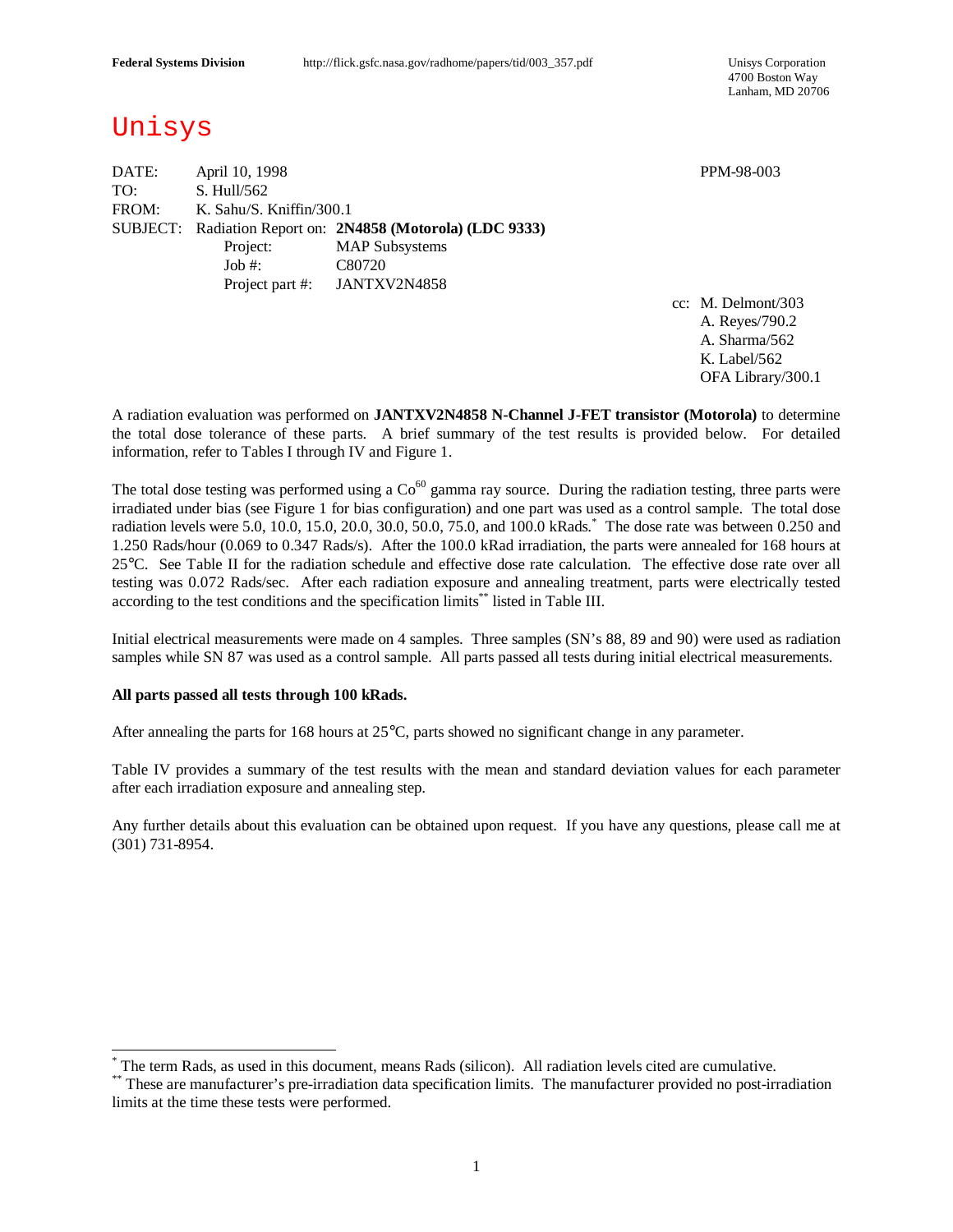## \_\_\_\_\_\_\_\_\_\_\_\_\_\_\_\_\_\_\_\_\_\_\_\_\_\_\_\_\_\_\_\_\_\_\_\_\_\_\_\_\_\_\_\_\_\_\_\_\_\_\_\_\_\_\_\_\_\_\_\_\_\_\_\_\_\_\_\_\_\_\_\_\_\_\_\_\_\_\_\_\_\_\_\_\_\_\_\_\_\_\_\_ ADVISORY ON THE USE OF THIS DOCUMENT

The information contained in this document has been developed solely for the purpose of providing general guidance to employees of the Goddard Space Flight Center (GSFC). This document may be distributed outside GSFC only as a courtesy to other government agencies and contractors. Any distribution of this document, or application or use of the information contained herein, is expressly conditional upon, and is subject to, the following understandings and limitations:

(a) The information was developed for general guidance only and is subject to change at any time;

(b) The information was developed under unique GSFC laboratory conditions which may differ substantially from outside conditions;

(c) GSFC does not warrant the accuracy of the information when applied or used under other than unique GSFC laboratory conditions;

(d) The information should not be construed as a representation of product performance by either GSFC or the manufacturer;

(e) Neither the United States government nor any person acting on behalf of the United States government assumes any liability resulting from the application or use of the information.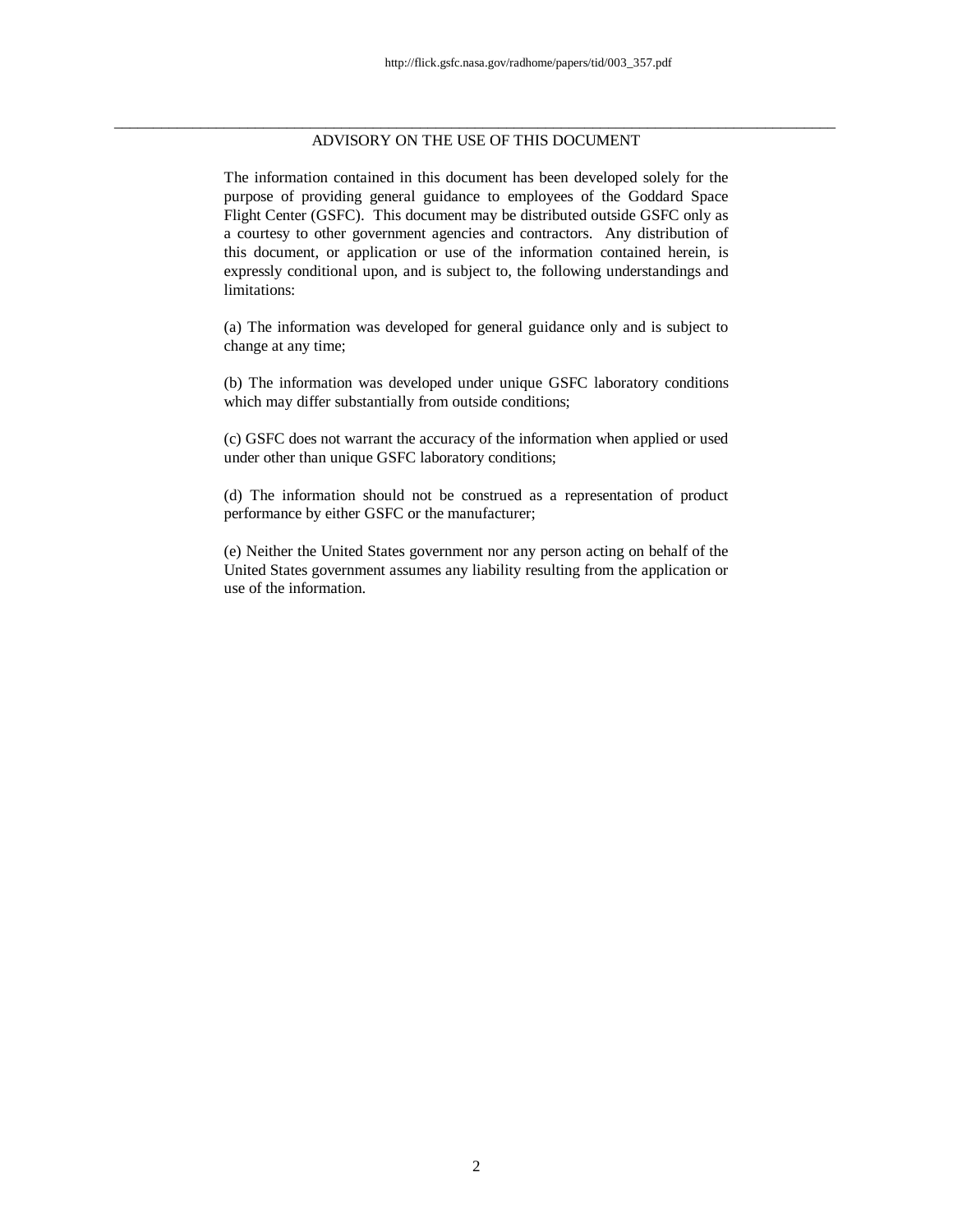



Resistor is  $10k\Omega \pm 5\%, \frac{1}{2}W$ .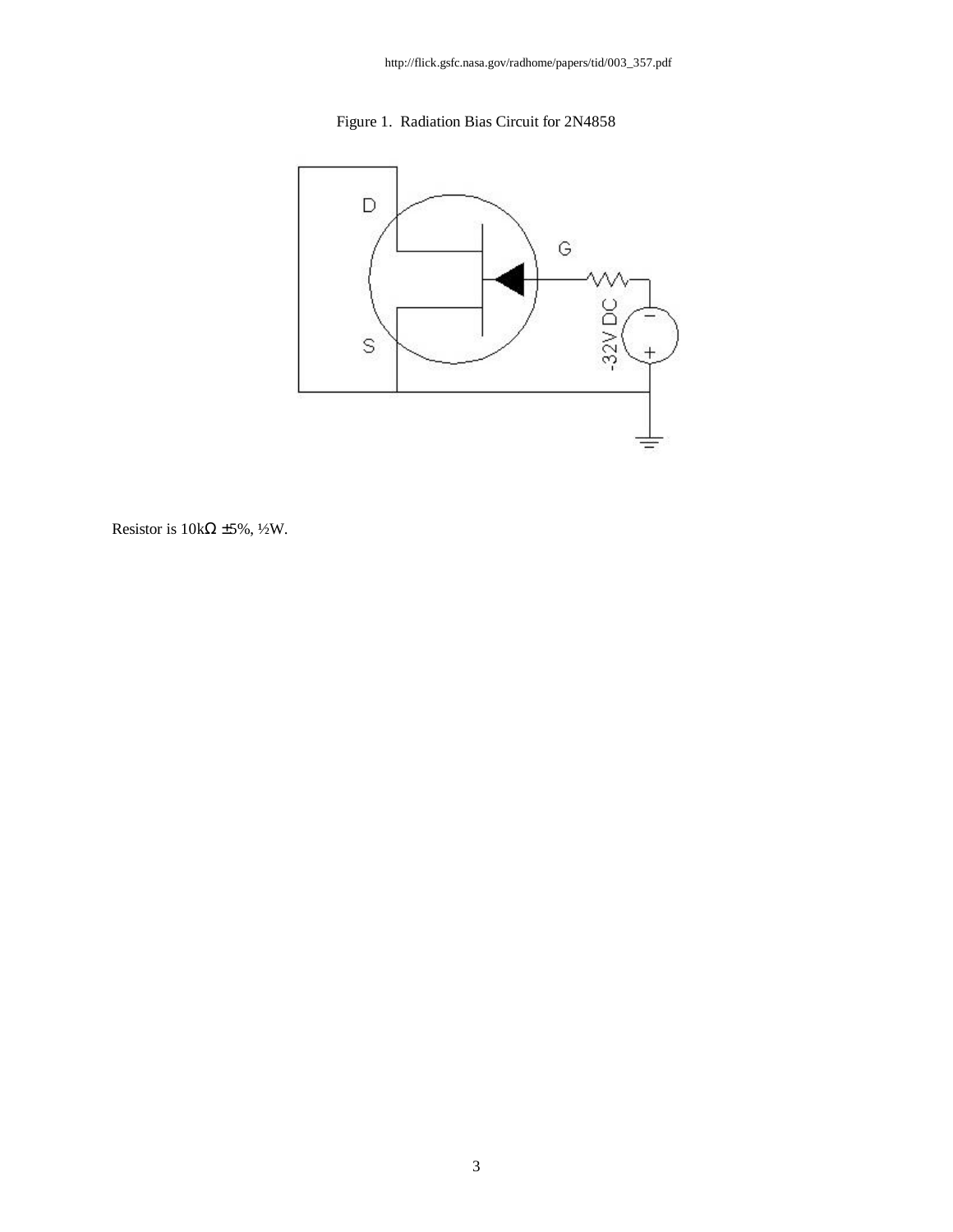| Generic Part Number:                 | 2N4858                        |
|--------------------------------------|-------------------------------|
| <b>MAP Subsystem Part Number</b>     | JANTXV2N4858                  |
| Charge Number:                       | C80720                        |
| Manufacturer:                        | Motorola                      |
| Lot Date Code (LDC):                 | 9333                          |
| <b>Quantity Tested:</b>              | 4                             |
| Serial Number of Control Samples:    | 87                            |
| Serial Numbers of Radiation Samples: | 88, 89 and 90                 |
| Part Function:                       | N-Channel J-FET Transistor    |
| Part Technology:                     | <b>J-FET</b>                  |
| Package Style:                       | $TO-5$                        |
| Test Equipment:                      | <b>Testronics/Bench Tests</b> |
| Test Engineer:                       | S. Norris/B. Chong            |

# TABLE I. Part Information

• The manufacturer for this part guaranteed no radiation tolerance/hardness.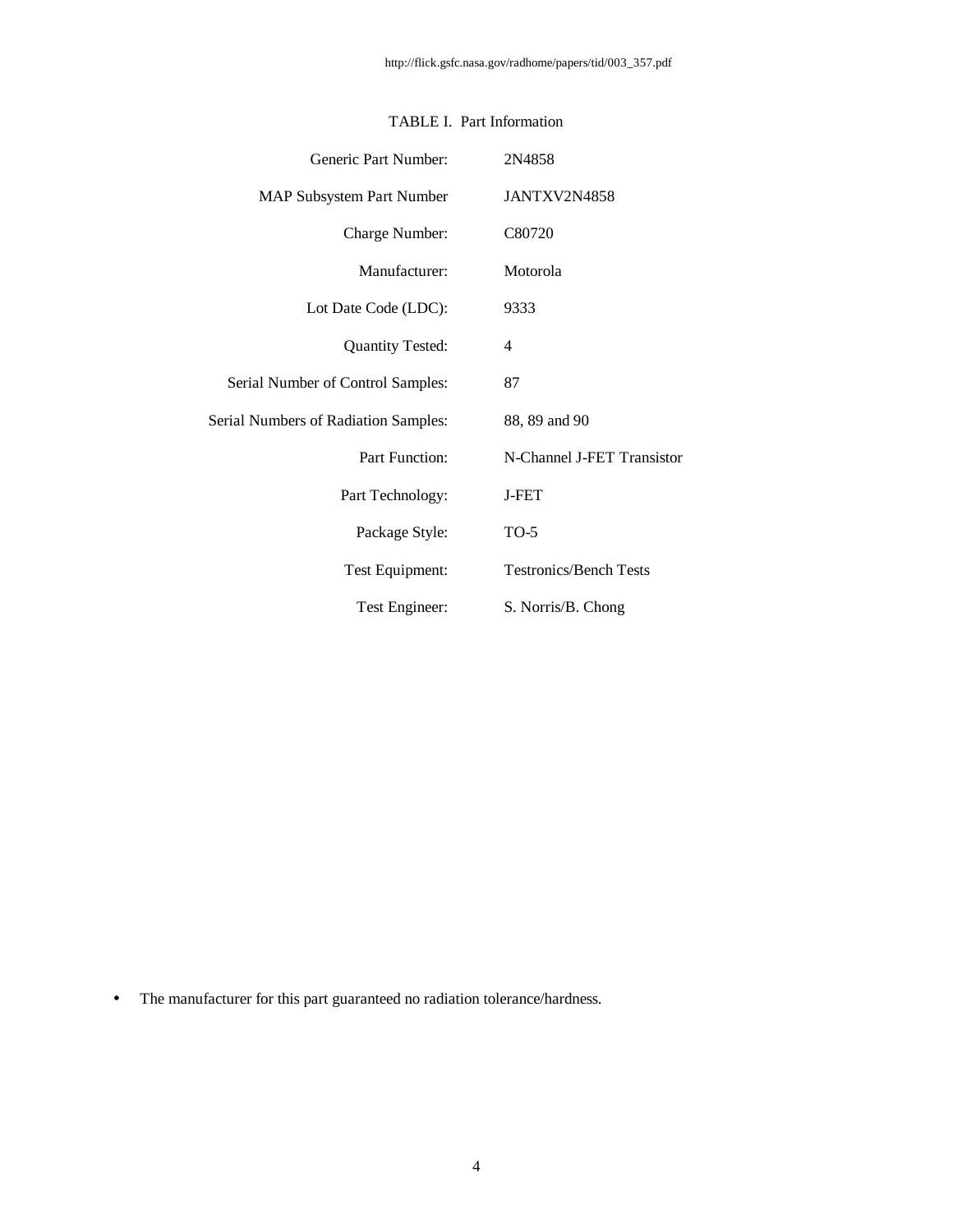| TABLE II. Radiation Schedule for 2N4858 |  |  |  |  |  |  |  |  |  |
|-----------------------------------------|--|--|--|--|--|--|--|--|--|
|                                         |  |  |  |  |  |  |  |  |  |
|                                         |  |  |  |  |  |  |  |  |  |
|                                         |  |  |  |  |  |  |  |  |  |
|                                         |  |  |  |  |  |  |  |  |  |
|                                         |  |  |  |  |  |  |  |  |  |
|                                         |  |  |  |  |  |  |  |  |  |
|                                         |  |  |  |  |  |  |  |  |  |
|                                         |  |  |  |  |  |  |  |  |  |
|                                         |  |  |  |  |  |  |  |  |  |
|                                         |  |  |  |  |  |  |  |  |  |
|                                         |  |  |  |  |  |  |  |  |  |
|                                         |  |  |  |  |  |  |  |  |  |

Effective Dose Rate = 100,000 RADS/16 DAYS=260.4 RADS/HOUR=0.072 RADS/SEC

PARTS WERE IRRADIATED AND ANNEALED UNDER BIAS, SEE FIGURE 1.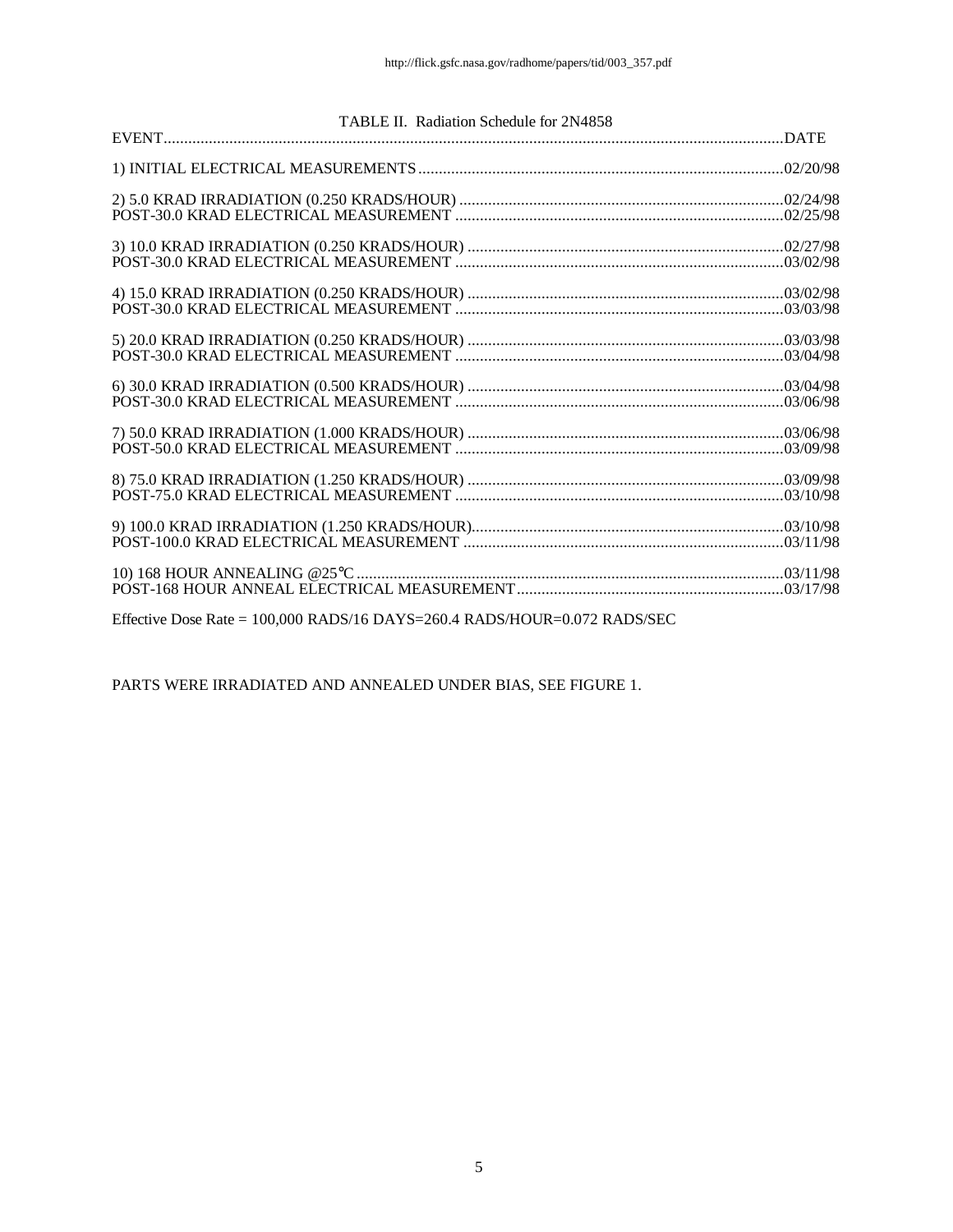| <b>Test</b>      |                  |                                                      | Spec.        | Lim. |
|------------------|------------------|------------------------------------------------------|--------------|------|
| #                | <b>Parameter</b> | <b>Units Test Conditions</b>                         | min          | max  |
| 1                | <b>VBRGSS</b>    | $V _{I_G} = -1$ mA, $V_{DS} = 0V$                    | 40           |      |
| $\mathbf{2}$     | <b>IDSS</b>      | $mA V_{DS} = 15V, V_{GS} = 0V, pulsed$               | 8            | 80   |
| 3                | VDS on           | $V I_D = 5mA$ , $V_{GS} = 0V$                        | $\mathbf{0}$ | 0.5  |
| $\boldsymbol{4}$ | <b>RDS</b> on    | $WV_{GS} = 0V$ , $I_D = 0A$ , $I_d = 100$ mA ac(rms) | $\mathbf{0}$ | 60   |
| 5                | Vgs off          | $V V_{DS} = 15V$ , $I_D = 500pA$                     |              | 0.1  |
| 6                | Id off           | $pA V_{DS} = 15V, V_{GS} = -10V$                     | $-250$       | 250  |
| 7                | <b>Igss</b>      | $pA V_{GS} = -20V$ , $V_{DS} = 0V$                   | $-250$       |      |

## Table III. Electrical Characteristics of 2N4858 /1

Notes:

1/ These are the manufacturer's non-irradiated data sheet specification limits. The manufacturer provided no postirradiation limits at the time the tests were performed.

2/ Vgs off, Io off, and Igss were measured on the bench due to limitations in the automatic tester.